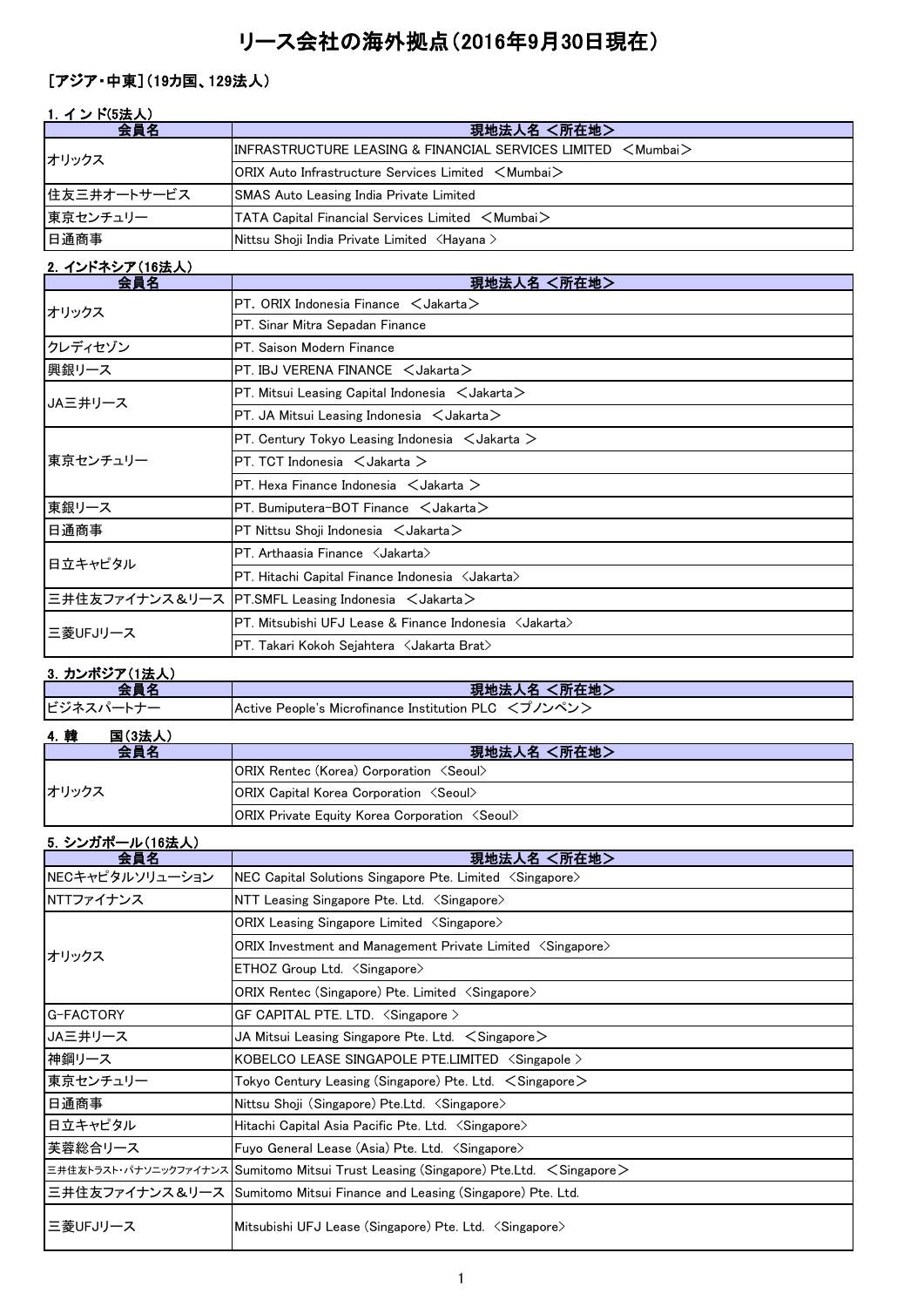|  |  |  |  | 6. スリランカ(1法人) |
|--|--|--|--|---------------|
|--|--|--|--|---------------|

| 会員名                                                                   | 現地法人名 <所在地>                                                                       |  |
|-----------------------------------------------------------------------|-----------------------------------------------------------------------------------|--|
| オリックス                                                                 | Lanka ORIX Leasing Company PLC 〈Rajagiriya〉                                       |  |
| イ(15法人)<br>7. タ                                                       |                                                                                   |  |
| 会員名                                                                   | 現地法人名 <所在地>                                                                       |  |
| NECキャピタルソリューション                                                       | NEC Capital Solutions (Thailand) LTD <bangkok></bangkok>                          |  |
| オリックス                                                                 | Thai ORIX Leasing Co., Ltd. $\leq$ Bangkok $>$                                    |  |
| 共友リース                                                                 | KYOYU LEASE CO.,LTD BANGKOK REPRESENTATIVE OFFICE <bangkok></bangkok>             |  |
| 興銀リース                                                                 | Krung Thai IBJ Leasing Co., Ltd. $\leq$ Bangkok $\geq$                            |  |
| 住友三井オートサービス                                                           | Sumitomo Mitsui Auto Leasing & Service (Thailand) Co., Ltd. $\leq$ Bangkok $\geq$ |  |
| 東京センチュリー                                                              | <code>TISCO</code> Tokyo Leasing Co., Ltd. $\, <$ Bangkok $>$                     |  |
|                                                                       | HTC Leasing Co., Ltd. $\leq$ Bangkok $>$                                          |  |
| 東銀リース                                                                 | $BTMU$ Leasing (Thailand) Co., Ltd. $\leq$ Bangkok $\geq$                         |  |
|                                                                       | Nittsu Shoji (Thailand) Co., Ltd. <ayutthaya></ayutthaya>                         |  |
| 日通商事                                                                  | Nittsu Shoji Leasing (Thailand) Co., Ltd. <bangkok></bangkok>                     |  |
|                                                                       | AZL (Thailand) Co., Ltd. < Prachinburi>                                           |  |
| 日立キャピタル<br>Hitachi Capital (Thailand) Co., Ltd. $\leq$ Bangkok $\geq$ |                                                                                   |  |
| 三井住友ファイナンス&リース  SMFL Leasing (Thailand) Co., Ltd. 〈Bangkok〉           |                                                                                   |  |
| 三菱UFJリース                                                              | Bangkok Mitsubishi UFJ Lease Co., Ltd. <bangkok></bangkok>                        |  |
|                                                                       | MUL (Thailand) Co., Ltd.                                                          |  |

#### 8.台 湾(6法人)

| .<br>会員名 | 現地法人名 <所在地>                               |
|----------|-------------------------------------------|
|          | ORIX Taiwan Corporation <台北>              |
| オリックス    | ORIX Auto Leasing Taiwan Corporation <台北> |
|          | ORIX Taiwan Asset Management Company <台北> |
| JA三井リース  | 日商三井租賃事業股份有限公司 台北分公司 <taipei></taipei>    |
| 昭和リース    | 日商昭和租賃股份有限公司 台北分公司                        |
| 東京センチュリー | 統一東京股份有限公司 <台北>                           |

### 9.中 国(26法人、香港除く)

| <u>ј. т</u> | <b>PULLVAV, ENEMY</b><br>会員名           | 現地法人名 <所在地>                                                                               |
|-------------|----------------------------------------|-------------------------------------------------------------------------------------------|
| NTTファイナンス   |                                        | 環宇郵電国際租賃有限公司 〈北京〉                                                                         |
|             | ORIX Rentec (Tianjin) Corporation <天津> |                                                                                           |
|             |                                        | ORIX China Corporation <上海>                                                               |
| オリックス       |                                        | CHINA RAILWAY LEASING CO., LTD. <上海>                                                      |
|             |                                        | Beijing Oriental Jicheng Co., Ltd. <北京>                                                   |
|             |                                        | ORIX (China) Investment Co., Ltd <大連>                                                     |
|             |                                        | Pang Da ORIX Auto Leasing Co., Ltd. <北京>                                                  |
| 興銀リース       |                                        | 興銀融資租賃(中国)有限公司 <上海>                                                                       |
|             |                                        | 東瑞盛世利融資租賃有限公司 <上海>                                                                        |
| 東京センチュリー    |                                        | 東瑞盛世利 (上海) 商業保理有限公司 <上海>                                                                  |
|             |                                        | 統盛融資租賃有限公司 <蘇州>                                                                           |
|             |                                        | 蘇州高新福瑞融資租賃有限公司 <蘇州>                                                                       |
|             |                                        | 東銀租賃咨詢(上海)有限公司 <上海>                                                                       |
| 東銀リース       |                                        | 東銀融資租賃(天津)有限公司 <天津>                                                                       |
|             |                                        | 東銀利市商業保理(上海)有限公司 <上海>                                                                     |
| 日通商事        |                                        | 日通商事(武漢)倉儲有限公司 〈武漢〉                                                                       |
|             |                                        | 日通商事(上海)貿易有限公司 <上海>                                                                       |
| 日立キャピタル     |                                        | Hitachi Capital Leasing (China) Co.,Ltd.(日立租賃(中国)有限公司)〈北京〉                                |
|             |                                        | Hitachi Capital Factoring (China) Co., Ltd. <上海>                                          |
| 実蓉総合リース     |                                        | 芙蓉綜合融資租賃(中国)有限公司 <上海 >                                                                    |
|             |                                        | Sumitomo Mitsui Finance and Leasing (China) Co., Ltd.(三井住友融資租賃(中国)有限公司)<br><広州>           |
|             |                                        | 三井住友ファイナンス&リース Shanghai Sumitomo Mitsui Finance and Leasing Co.,Ltd.(上海三井住友融資租賃有限公司) <上海> |
|             |                                        | Shanghai Sumitomo Mitsui General Finance and Leasing Co., Ltd.(上海三井住友総合融資租賃有限公司) <上海>     |
|             |                                        | Mitsubishi UFJ Lease & Finance (China) Co. Ltd. <shanghai></shanghai>                     |
| 三菱UFJリース    |                                        | Hongling Financial Leasing Co.,Ltd.(宏菱融資租賃(上海)有限公司) <shanghai></shanghai>                 |
|             |                                        | DMC Energy Management Services (Shenzhen) Co. Ltd.                                        |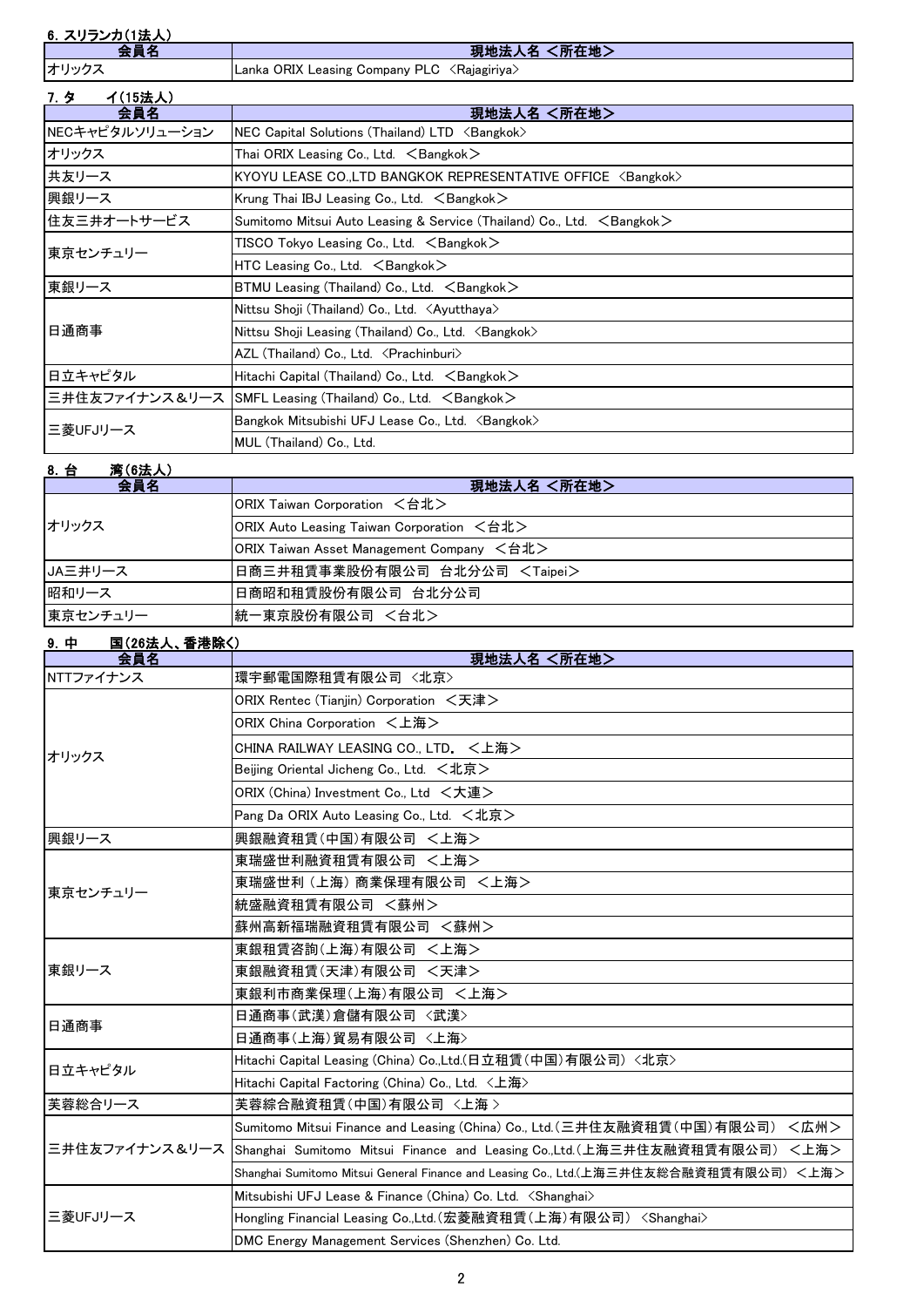# 9. 中 国 (香 港) (11法人)

| 会員名             | 現地法人名 <所在地>                                                              |
|-----------------|--------------------------------------------------------------------------|
| NECキャピタルソリューション | NEC Capital Solutions Hong Kong Limited <九龍>                             |
| オリックス           | ORIX Asia Limited                                                        |
|                 | ORIX Asia Capital Limited                                                |
| 首都圏リース          |                                                                          |
| ディー・エフ・エル・リース   | DFL-Shutoken Leasing (Hong Kong) Company Limited 〈杳港〉                    |
| 三菱UFJリース        |                                                                          |
| 東京センチュリー        | Tokyo Leasing (Hong Kong) Ltd. <香港>                                      |
| 東銀リース           | BOT Lease (Hong Kong) Co., Ltd.                                          |
| 日通商事            | 日通商事(香港)有限公司                                                             |
| 日立キャピタル         | Hitachi Capital (Hong Kong) Ltd.  ≺Hong Kong>                            |
|                 | Fuyo General Lease (HK) Limited                                          |
| 芙蓉総合リース         |                                                                          |
|                 |                                                                          |
|                 | 三井住友ファイナンス&リース Sumitomo Mitsui Finance and Leasing (Hong Kong) Limited   |
| 三菱UFJリース        | Mitsubishi UFJ Lease & Finance (Hong Kong) Limited <hong kong=""></hong> |
|                 |                                                                          |

## 10. パキスタン(1法人)

| 10. パキスタン(1法人) |                                                        |
|----------------|--------------------------------------------------------|
| 会員名            | 現地法人名 <所在地>                                            |
| オリックス          | $ ORIX$ Leasing Pakistan Limited $\leq$ Karachi $\geq$ |
| 11. フィリピン(5法人) |                                                        |

| 会員名      | 現地法人名 <所在地>                                                                                       |
|----------|---------------------------------------------------------------------------------------------------|
| オリックス    | $ ORIX$ METRO Leasing and Finance Corporation $\langle M\$ akati city $\rangle$                   |
|          | $ ORIX$ Auto Leasing Philippines Corporation $\langle M$ akati city $\rangle$                     |
| 興銀リース    | Japan-PNB Leasing & Finance Corp. $\leq$ Manila $\geq$                                            |
| 東京センチュリー | <b>BPI Century Tokyo Lease &amp; Finance Corporation <math>\leq</math>Manila<math>\geq</math></b> |
| 東銀リース    | BOT Lease and Finance Philippines, Inc. $\leq$ Manila $\geq$                                      |

#### 12.マレーシア(12法人)

| 会員名             | 現地法人名 <所在地>                                                              |
|-----------------|--------------------------------------------------------------------------|
| NECキャピタルソリューション | NEC Capital Solutions Malaysia Sdn. Bhd. <kuala lumpur=""></kuala>       |
| オリックス           | $ORIX$ Leasing Malaysia Berhad $\lt$ Kuala Lumpur $\gt$                  |
|                 | ORIX Credit Malaysia Sdn. Bhd. $\leq$ Kuala Lumpu $\geq$                 |
|                 | ORIX Car Rentals Sdn. Bhd. < Kuala Lumpur>                               |
|                 | $ORIX$ Rentec (Malaysia) Sdn. Bhd. $\leq$ Kuala Lumpur $\geq$            |
|                 | ORIX Auto Leasing Malaysia Sdn. Bhd. $\leq$ Kuala Lumpur $\geq$          |
|                 | ORIX Asset Management Malaysia Sdn. Bhd. < Kuala Lumpur>                 |
| 東京センチュリー        | Tokyo Century Capital (Malaysia) Sdn. Bhd. $\,$ $\,<$ Kuala Lumpur $\,>$ |
| 日通商事            | Nittsu Shoji (Malaysia) Sdn.Bhd. < Johor>                                |
| ビジネスパートナー       | JCL Credit Leasing Sdn Bhd 〈クアラルンプール〉                                    |
| 日立キャピタル         | Hitachi Capital Malaysia Sdn.Bhd. <penang></penang>                      |
|                 | 三井住友ファイナンス&リース  SMFL Leasing (Malaysia) Sdn. Bhd. 〈Kuala Lumpur>         |

#### 13.ベトナム(3法人)

| 会員名      | 現地法人名 <所在地>                                                                                             |
|----------|---------------------------------------------------------------------------------------------------------|
| オリックス    | Indochina Capital Corporation $\lt$ Ho Chi Minh City $\gt$                                              |
| 日立キャピタル  | Hitachi Capital Corporation Vietnam Representative Office <ho chi="" minh=""></ho>                      |
| 三菱UFJリース | Mitsubishi UFJ Lease & Finance Co. Ltd. Ho Chi Minh City Representative Office <ho chi="" minh=""></ho> |

#### 14.モンゴル(2法人)

| 会員名               | 現地法人名 <所在地>                                           |
|-------------------|-------------------------------------------------------|
| エムジーリース           | TDB Leasing LLC <ウランバートル>                             |
| オリックス             | $\sf {Ten Ger\ Financial\ Group\ LLC\ < Ulaanbaatar}$ |
| 15. アラブ首長国連邦(1法人) |                                                       |
| 会員名               | 現地法人名 <所在地>                                           |
| オリックス             | Al Hail ORIX Finance PSC < Dubai >                    |
| 16. オマーン(1法人)     |                                                       |
| 会員名               | 現地法人名 <所在地>                                           |
| オリックス             | Oman ORIX Leasing Company SAOG $\leq$ Muscat $\geq$   |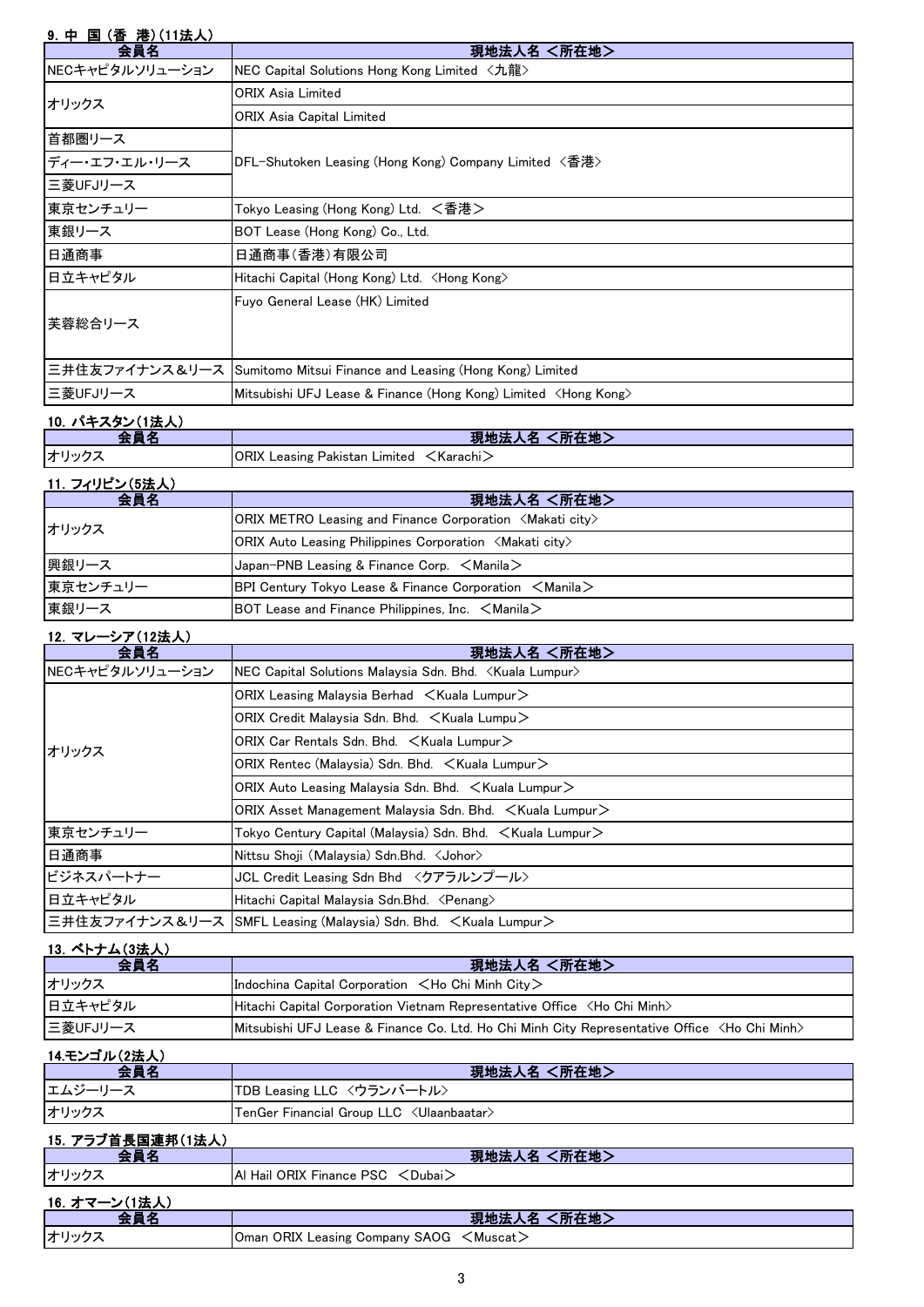| 17. サウジアラビア(2法人) |                                                                           |
|------------------|---------------------------------------------------------------------------|
| 会員名              | 現地法人名 <所在地>                                                               |
| オリックス            | Saudi ORIX Leasing Company $\leq$ Riyadh $>$                              |
| 三菱UFJリース         | Ajil Financial Services Company Ltd. < Jeddah>                            |
| 18. トルコ(1法人)     |                                                                           |
| 会員名              | 現地法人名 <所在地>                                                               |
| 三菱UFJリース         | Ekim Turizm Ticaret Ve Sanayi A.S. <istanbul></istanbul>                  |
| 19. バーレーン(1法人)   |                                                                           |
| 会員名              | 現地法人名 <所在地>                                                               |
| オリックス            | The Mediterranean & Gulf Insurance & Reinsurance Company B.S.C. < Manama> |

# [北米・中南米](4カ国、25法人)

### 20.アメリカ合衆国(19法人)

| 会員名            | 現地法人名 <所在地>                                                                |
|----------------|----------------------------------------------------------------------------|
| NTTファイナンス      | NTT Leasing (U.S.A.), Inc. <new york=""></new>                             |
|                | ORIX USA Corporation <dallas, tx=""></dallas,>                             |
|                | RED Capital Group, LLC < Columbus, OH>                                     |
| オリックス          | Mariner Investment Group LLC <harrison, ny=""></harrison,>                 |
|                | Enovity, Inc. $\leq$ San Francisco, CA $>$                                 |
|                | Boston Financial Investment Management L.P                                 |
| <b>JA三井リース</b> | JA Mitsui Leasing Capital Corporation $\,$ $\,<$ New York $\,>$            |
|                | Mitsui Rail Capital LLC. $\lt$ Chicago $>$                                 |
|                | CSI Leasing, Inc. $\leq$ St. Louis $\geq$                                  |
| 東京センチュリー       | Tokyo Century (USA) Inc. <purchase, ny=""></purchase,>                     |
|                | TC-CIT Aviation U.S., Inc. ∠New York>                                      |
|                | $GA$ Telesis, LLC $\leq$ Florida $>$                                       |
| 日通商事           | Nittsu Shoji U.S.A., Inc. < Arlington Heights, IL>                         |
|                | NEX Transport Inc. $\leq$ East Liberty, OH $>$                             |
| 日立キャピタル        | Hitachi Capital America Corp. <norwalk, ct=""></norwalk,>                  |
| 芙蓉総合リース        | Fuyo General Lease (USA) Inc. <new york=""></new>                          |
| 三菱UFJリース       | Mitsubishi UFJ Lease & Finance (U.S.A.) Inc. <florence, ky=""></florence,> |
|                | Jackson Square Aviation, LLC <san ca="" francisco,=""></san>               |
|                | Beacon Intermodal Leasing, LLC <boston, ma=""></boston,>                   |

# 21.カ ナ ダ(4法人)

| <u> 41. // / / (7/4/\/</u><br>会員名 | 現地法人名 <所在地>                                                          |
|-----------------------------------|----------------------------------------------------------------------|
| 日立キャピタル                           | Hitachi Capital Canada Corp. <toronto></toronto>                     |
|                                   | CLE Canadian Leasing Enterprises Ltd. $\leq$ Quebec $\geq$           |
|                                   | CLE Leasing Enterprises Ltd. <toronto></toronto>                     |
| 芙蓉総合リース                           | Fuyo General Lease (Canada) Inc. <tronto></tronto>                   |
| 22. ブラジル(1法人)                     |                                                                      |
| 会員名                               | 現地法人名 <所在地>                                                          |
| オリックス                             | ORIX Brazil Investments and Holdings Limited $\leq$ Sao Paulo $\geq$ |
| 23. メキシコ(1法人)                     |                                                                      |
| 会員名                               | 現地法人名 <所在地>                                                          |
| 日通商事                              | Nittsu Shoji (Mexico) S.A.de C.V.                                    |

## [欧州](6カ国、20法人)

#### 24.アイルランド(8法人)

| 会員名      | 現地法人名 <所在地>                                                        |
|----------|--------------------------------------------------------------------|
| オリックス    | ORIX Aviation Systems Limited <dublin></dublin>                    |
| 東京センチュリー | TC Aviation Capital Ireland Ltd. < Dublin>                         |
|          | TC-CIT Aviation Ireland Ltd. $\lt$ Dublin $>$                      |
| 芙蓉総合リース  | $FGL$ Aircraft Ireland Limited $\langle$ Dublin $\rangle$          |
|          | 三井住友ファイナンス&リース SMBC Aviation Capital Limited                       |
| 三菱UFJリース | Mitsubishi UFJ Lease & Finance (Ireland) Limited <dublin></dublin> |
|          | Jachson Square Aviation Ireland Limited <dublin></dublin>          |
|          | Engine Lease Finance Corporation <shannon></shannon>               |